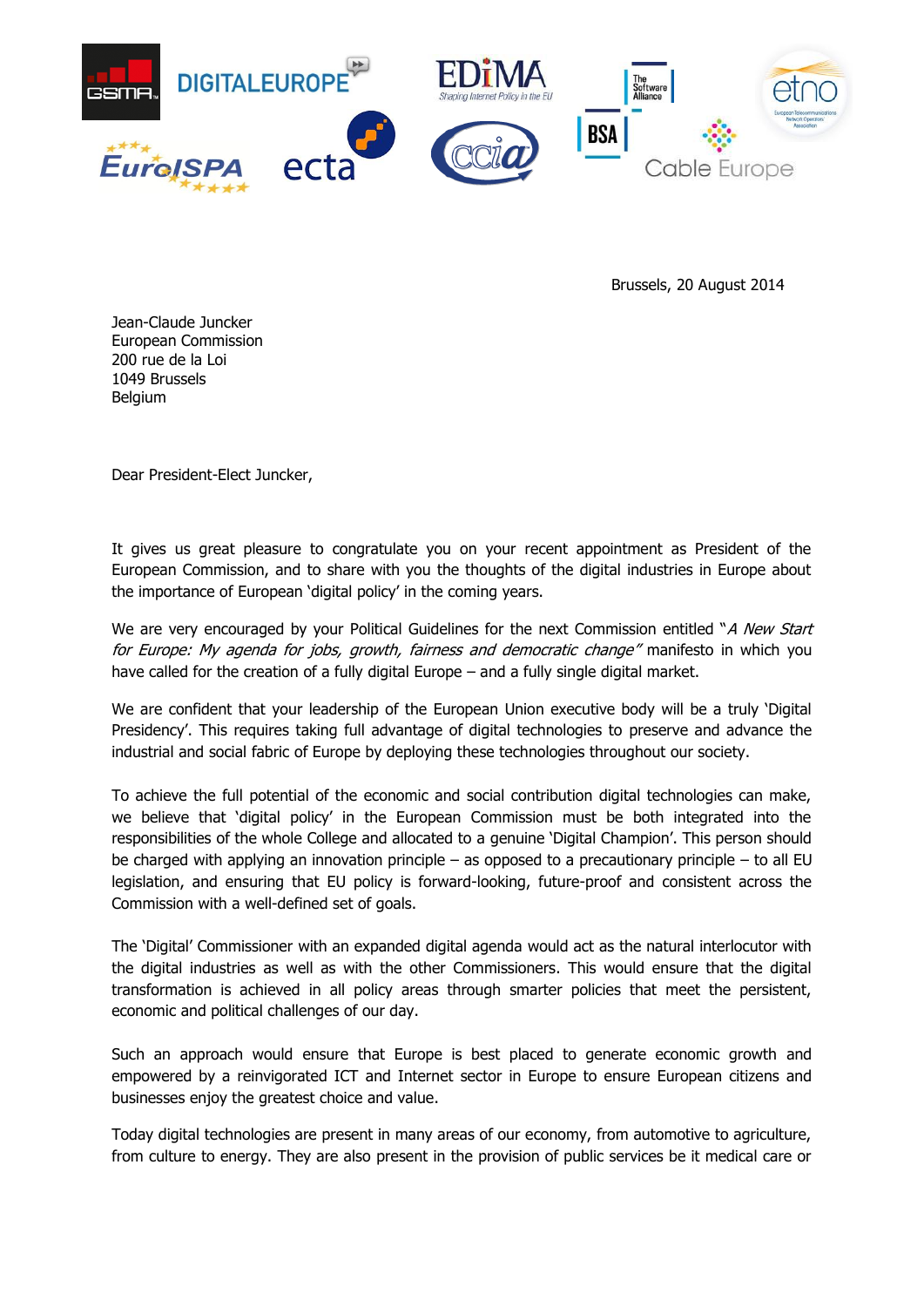the filing of tax returns. We are certain that the digital technologies can also have a key role to play and substantial impact in yet more areas.

The term 'digital' no longer refers to an industry sector, or some backroom service provided by a small technical elite. The entire economy is digital.

It has been estimated that 75% of the benefits of digital technologies are reaped by non-technology entities. We believe that the structure and objectives of European policymaking should ensure that this digital transformation is reflected into all policy domains.

The digital transition is paramount to push Europe further along the path of economic recovery, fiscal stability and growth. In order to ensure that Europe extracts maximum value from this digital transition, it is vital that Europe's leadership embraces policies that encourage the deployment of modern digital infrastructures and services by all market players and ensure that citizens and businesses are equipped with the digital skills and tools necessary to succeed in the global marketplace.

We are very pleased that you share our vision of a 'Digital Presidency'. We stand ready to work with you and your 'Digital Champion' in shaping and delivering the digital enablement necessary for the advancement of Europe's industrial and social structures. The organisations that have signed this letter would be happy to provide further information and support you in achieving this transition.

Yours sincerely,